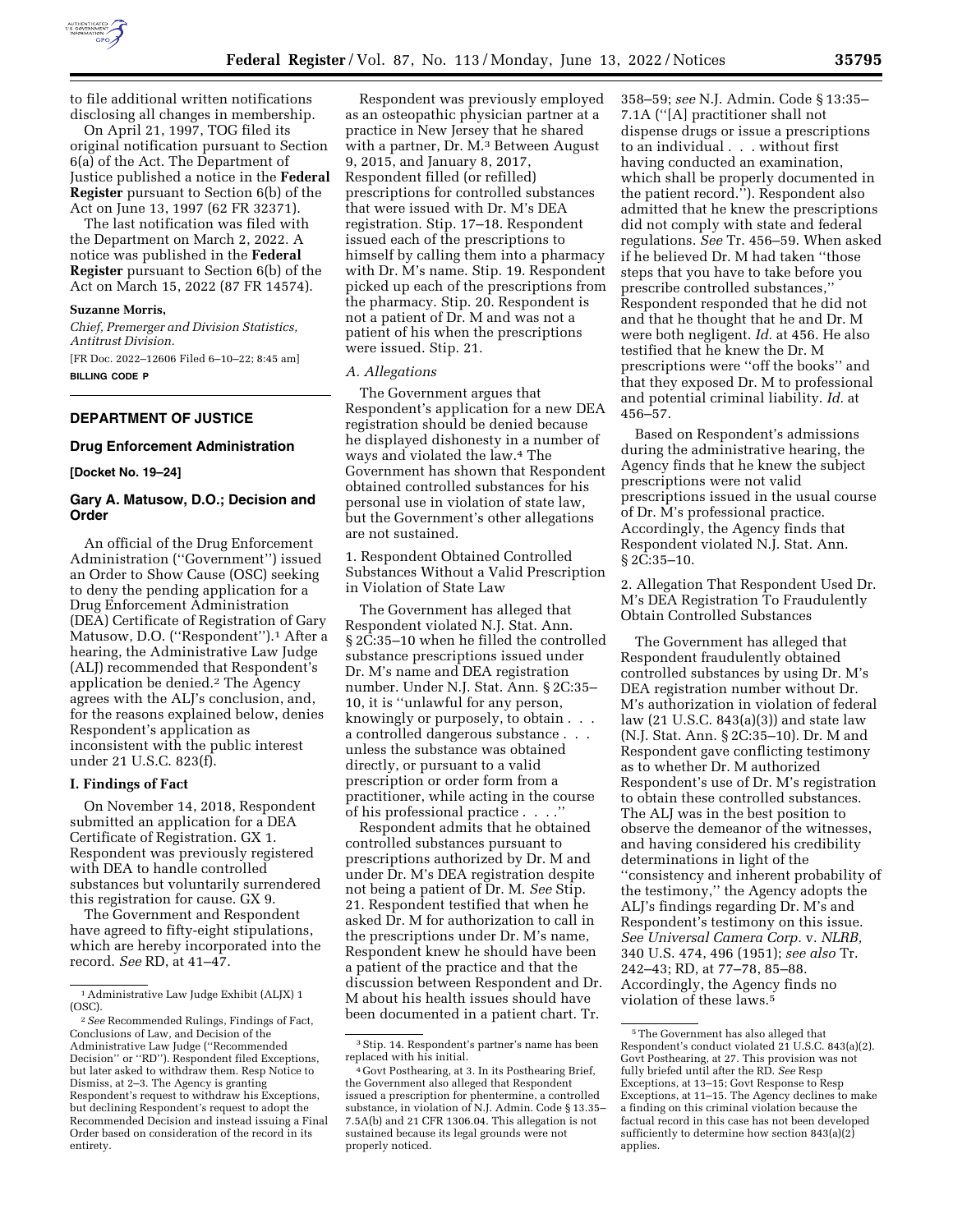3. Allegation That Respondent Prescribed Controlled Substances After Agreeing To Cease Medical Practice

Respondent entered into a Consent Order with the New Jersey State Board of Medical Examiners (BME). *See* Stip. 32; GX 5. The Government alleges that Respondent prescribed in violation of this Consent Order, illustrating a lack of candor. Govt Posthearing, at 34; OSC, at 4–5. The Agency is not sustaining this allegation: the Government has not proven that Respondent had reached an agreement to cease the practice of medicine when he issued the prescriptions or that Respondent was less than candid with the BME regarding the prescriptions. GX 5, at 2; *see also* RD, at 95–96, 99–100.

4. Allegation That Respondent's Answers to Questions in his Application for Registration Displayed a Lack of Candor

The Government alleges that, on his application to DEA for a new registration, Respondent failed to fully explain the circumstances behind his voluntary surrender for cause of his previous registration, demonstrating an alleged lack of candor. OSC, at 4. After a review of Respondent's written statements in his application, the Agency agrees with the ALJ that the information Respondent disclosed was truthful. *See* RD, at 112–114. The lack of the omitted information does not make his response deceptively incomplete, and the Government's allegation thus is not sustained.6

### **II. Discussion**

''The Attorney General shall register practitioners . . . to dispense . . . controlled substances . . . if the applicant is authorized to dispense . . . controlled substances under the laws of the State in which he practices.'' 21 U.S.C. 823(f). An application for a practitioner's registration may be denied if "the issuance of such registration. would be inconsistent with the public interest.'' *Id.* In making this determination, the following factors are considered:

(1) The recommendation of the appropriate State licensing board or professional disciplinary authority.

(2) The applicant's experience in dispensing, or conducting research with respect to controlled substances.

(3) The applicant's conviction record under Federal or State laws relating to the manufacture, distribution, or dispensing of controlled substances.

(4) Compliance with applicable State, Federal, or local laws relating to controlled substances.

(5) Such other conduct which may threaten the public health and safety.

*Id.* These factors are considered separately. *Robert A. Leslie, M.D.,* 68 FR 15,227, 15,230 (2003). Each factor is weighed on a case-by-case basis. *Morall*  v. *Drug Enf't Admin.,* 412 F.3d 165, 173–74 (D.C. Cir. 2005). Any one factor, or combination of factors, may be decisive. *David H. Gillis, M.D.,* 58 FR 37,507, 37,508 (1993).

### *A. Factor 1*

Respondent entered into a Consent Order with the BME. *Supra* I.A.3; GX 5. While this is not a direct recommendation for purposes of Factor 1, it indicates a recommendation by the appropriate state entity on many of the allegations and evidence at issue here. *John O. Dimowo,* 85 FR 15,800, 15,810 (2020). It makes clear that the Board knew Respondent had called in prescriptions for controlled substance for himself using Dr. M's name.7 It is not clear, however, what details regarding Respondent's self-prescribing were before the Board or the basis for the Board's disciplinary action in the Consent Order—although the multi-year requirement that Respondent be monitored by third parties does not indicate substantial trust in Respondent. For these reasons, the Consent Order is not dispositive of the public interest inquiry in this case, and although the Agency has considered the Order slightly in favor of Respondent, it is also minimized by the circumstances described above. *See John O. Dimowo,*  85 FR at 15,810–11.8

#### *B. Factors 2 and 4*

Evidence is considered under Public Interest Factors 2 and 4 when it reflects an applicant's compliance (or noncompliance) with laws related to controlled substances and experience dispensing them. Established violations of the Controlled Substances Act (CSA), DEA regulations, or other laws regulating controlled substances at the

state or local level are cognizable when considering if a registration is consistent with the public interest. Here, Respondent violated N.J. Stat. Ann. § 2C:35–10. *Supra* I.A.1. This violation is most appropriately considered under Factor 4 and weighs against a finding that Respondent's application for a DEA registration is in the public interest, because the Government has proven that Respondent failed to comply with a state law related to controlled substances.9

#### *C. Factor 5*

Respondent has admitted to conduct that may threaten the public health and safety and is properly considered under Factor 5. Respondent believed it to be illegal to prescribe controlled substances to himself, Tr. 355, so instead he obtained casual, non-specific permission from his partner to prescribe himself controlled substances under his partner's registration. He did this with the knowledge that he and his partner had not established a legitimate doctorpatient relationship under state law. Respondent's conduct clearly circumvented the closed regulatory system established by the CSA and ''makes questionable [the Respondent's] commitment to the DEA statutory and regulatory requirements designed to protect the public from diversion . . . *Net Wholesale,* 70 FR 24,626, 24,627 (2005). Respondent's admitted conduct is inconsistent with the public interest under Factor Five. 21 U.S.C. 823(f)(5).

## *D. Balancing of the Public Interest Factors*

Respondent violated a state law related to controlled substances and committed other conduct that may threaten the public health and safety, weighing against finding that his registration would be in the public interest under Factors 4 and 5. The other public interest factors are inapplicable or do not weigh significantly for or against finding that Respondent's registration would be in the public interest. Thus, the Government established a *prima facie*  case that Respondent's registration ''would be inconsistent with the public interest.'' 21 U.S.C. 823(f).

#### **III. Sanction**

Where, as here, the Government has established grounds to deny an

<sup>6</sup>The Government also alleged that Respondent's answers on his registration application displayed a failure to accept responsibility for fraudulent use of Dr. M's registration, but, as explained, the record does not support a finding that Respondent fraudulently used Dr. M's registration to obtain controlled substances.

<sup>7</sup>Additionally, an investigator for the Board was present during the interview the DI had with Respondent and his attorney regarding the DEA's investigation in May 2017. Tr. 97.

<sup>8</sup>There is no evidence on the record that Respondent has a criminal conviction related to controlled substances. Accordingly, Factor 3 does not weigh for or against a finding that his application for registration is in the public interest. *See, e.g., Dewey C. MacKay, M.D.,* 75 FR 49,956, 49,973 (2010).

<sup>9</sup>Respondent has demonstrated substantial experience as a gastroenterologist since 1988. The Agency assumes that Respondent has prescribed legally because the Agency has not sustained allegations related to Respondent's dispensing of controlled substances. Accordingly, the Agency finds that Factor 2 does not weigh against Respondent's application.